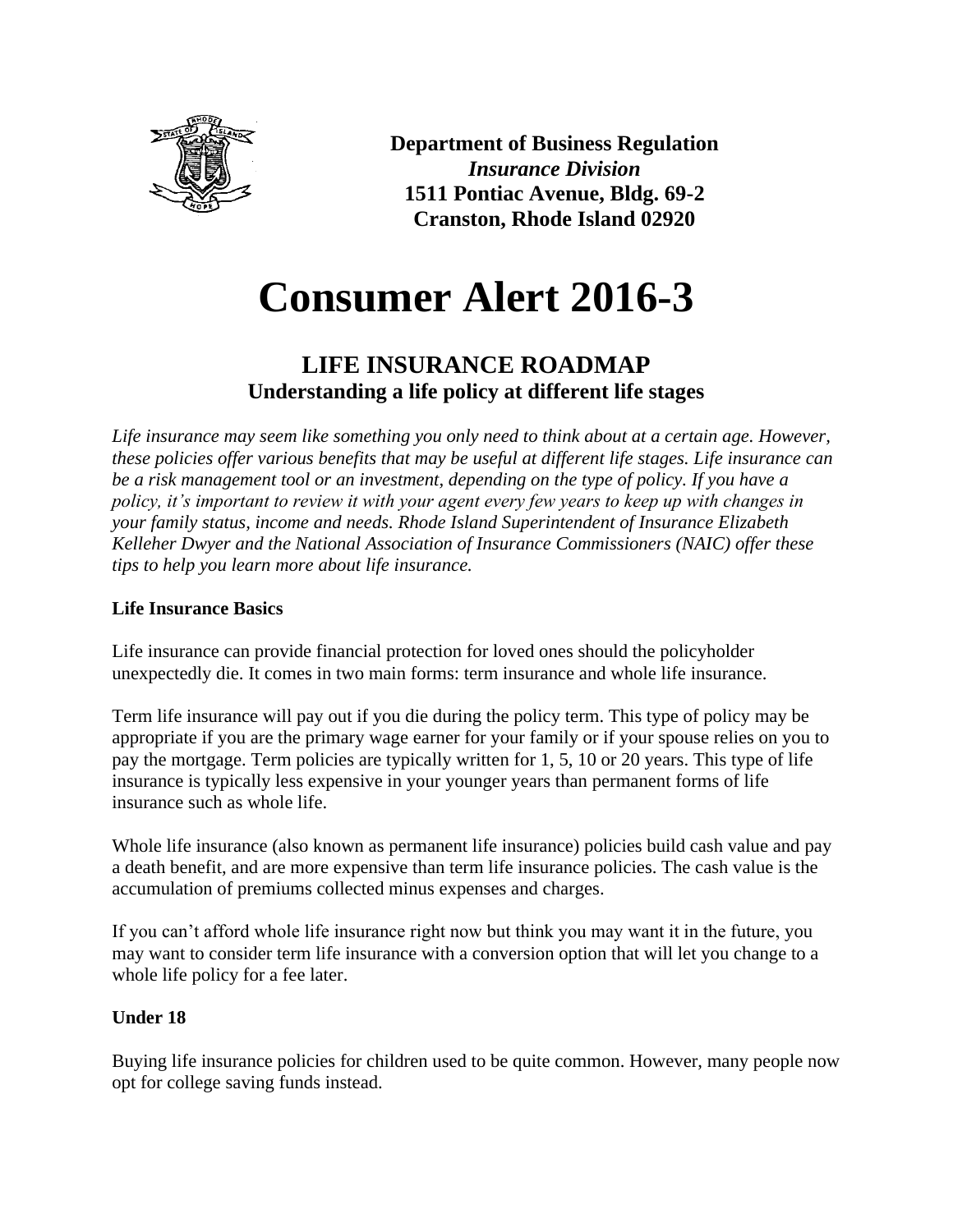Historically, purchasing a life insurance policy for a child was intended to pay for the burial expenses if that child passed away prematurely. More recently, life insurance policies for children are marketed as investments. However, even though the policy grows in value each year, it may not be the best investment vehicle to meet your needs.

#### **Young Adults**

Twenty-somethings are one of the groups least likely to purchase life insurance. If you have a full-time job, your employer might offer life insurance. These policies typically cover income replacement equal to your salary for a year or two.

However, that amount may not begin to cover a mortgage or student loan debt. If you pass unexpectedly and someone has co-signed a loan for you, they are responsible for your debt. A policy that covers the amount owed to lenders can protect loved ones from your financial burden if something happens.

If you think you need additional coverage, term life insurance is low-cost and covers you for a set period of time. A twenty year policy can cover you while you build a family. Average policies run around \$160 a year for a twenty year term with \$250,000 coverage for a healthy 30 year-old. Conversely, permanent life insurance costs more than term but will cover you for life and provide an investment component.

If you have a whole life policy with cash value, you can borrow money from it up to the amount of the surrender or loan value. Do this with caution as the amount you borrow from the life policy reduces the amount your beneficiaries will receive if you die. Unlike a conventional loan, you don't have to pay a policy loan back. However, you will be charged interest. Do your research to make sure you know the actual cost of borrowing from your whole life policy.

#### **Established Adults**

As an established adult in your 40s or 50s, you may be paying for your children's college and looking for more coverage. However, if your house is paid off and your kids are financially independent, you may not need coverage. As you get older, life insurance becomes more expensive. Reach out to different insurers to see what the most affordable premium would be for your needs.

You can also consider purchasing more coverage through your employer sponsored policy. If you know you'll be retiring in the next few years, start to look for other policies as you'll lose coverage if your job situation changes. You can also see if you can transfer the policy when you do retire.

Also consider if you have alternatives to life insurance, such as savings accounts or other investments that can help take care of funeral and burial expenses. You may find you no longer need as much, or any, life insurance as you age.